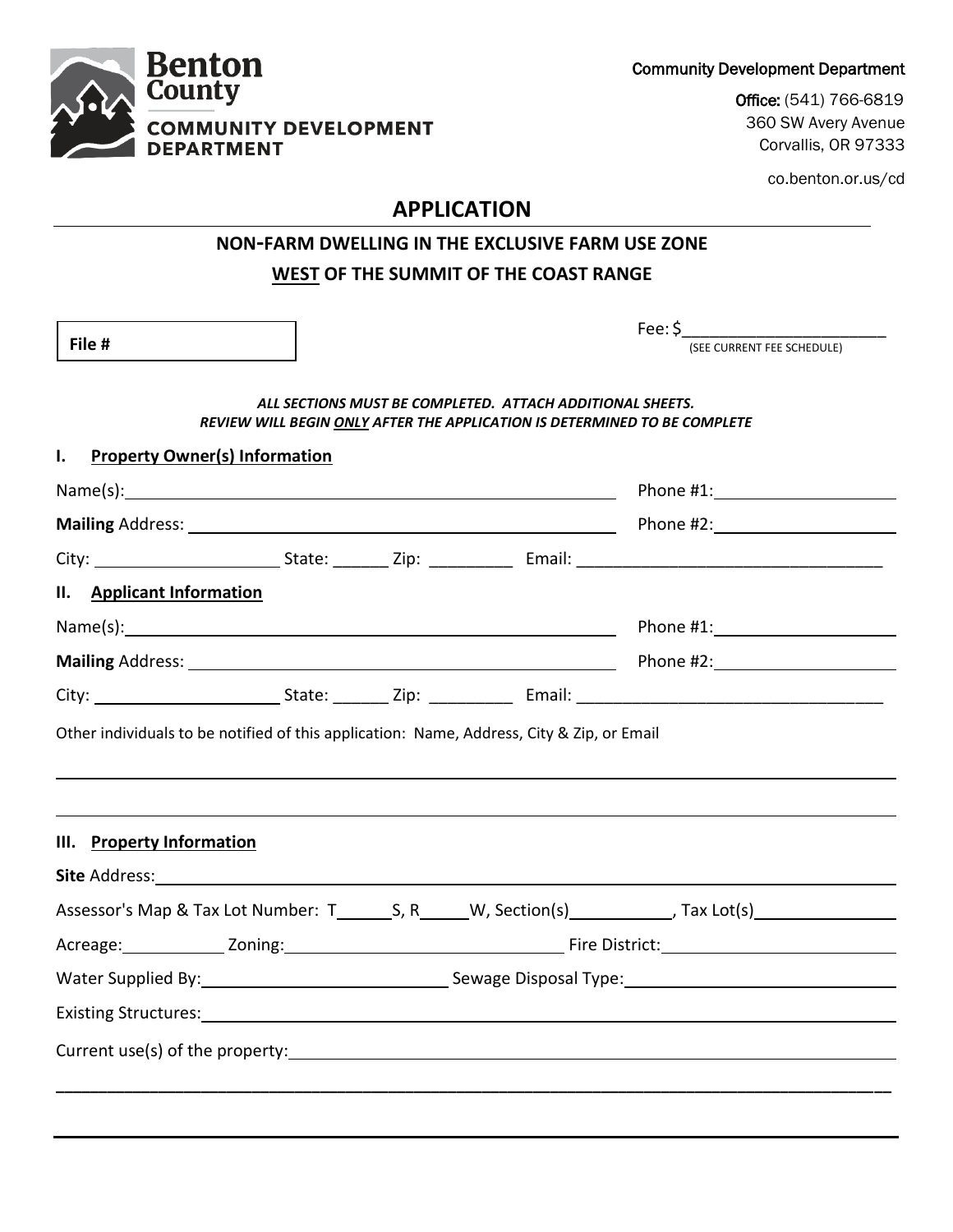**IV. Attached Documentation:** With all land use applications, the "burden of proof" is on the applicant. It is important that you provide **ALL** the information listed on the following pages at the time you submit your application. The processing of your application does not begin until after the application is determined to be complete.

Please indicate this property's Standard Industrial Class – SIC Code:

■ 001-Not in Production

□ 016-Vegetables & Melons

- □ 002-Cons. Reserve Prog. (CRP)
- 011-Cash Grains □ 013-Field Crops
- □ 018-Hort. Specialties Crops

□ 017-Fruits and Tree Nuts

- 021-Livestock
	- 024-Dairy Farms
		- □ 025-Poultry and Eggs
- **□** 027-Animal Specialties □ 029-Gen. Farm, Primarily Livestock  $\Box$  081-Forestry including woodlots □ 082-Christmas Trees

### **Required Information**

**To be approved, an application for a non-farm dwelling in the Exclusive Farm Use Zone must demonstrate that all the review criteria in Benton County Code (BCC) Section 53.215, 53.220, 55.215, and 55.220 are met. If any of these criteria (presented below) are not met, the dwelling will be denied.** The siting standards in BCC 55.405 and the development standards of BCC Chapter 99 will apply. Copies of these sections of the County Code are available at the Community Development Department and online:

https://www.co.benton.or.us/planning. The information listed below must be submitted with the application and will be used to determine if the application complies with Development Code requirements.

- 1. Was the property created prior to January 1, 1993? (Yes or No)
- 2. Are there any existing dwellings on the subject property?
- 3. Describe how this property, and any adjacent properties in the same ownership, as a whole, are "generally unsuitable for the production of farm crops and livestock, considering the terrain, adverse soil or land conditions, drainage and flooding, vegetation, location and size of the tract."
- 4. If this property or any adjacent properties in the same ownership are under forest tax deferral assessment, describe how they are "generally unsuitable land for the production of merchantable tree species recognized by the Forest Practices Rules, considering the terrain, adverse soil or land conditions, drainage and flooding, vegetation, location and size of the parcel or lot."
- 5. Identify all the soils on the entire property. Provide information on the acreage and percentage of each soil type. Would the dwelling be sited on a property "that is predominantly composed of Class IV through Class VIII soils that would not, when irrigated, be classified as prime, unique, Class I or Class II soils"?
- 6. Attach an accurate scale drawing of the property, showing the locations of existing structures, roads, water supply, septic drainfields, wells, easements, driveways, etc., and the tentative location of all proposed structures and improvements. Show setback distances to property lines for all structures and improvements. Label all tax lots. The proposed dwelling and all other structures shall be sited in compliance with BCC 55.405 and Chapter 99.
- 7. Are there any easements benefitting or encumbering the subject property? (Yes or No) If you are unsure, you need to have a title search conducted. Attach a copy of all easements benefitting or encumbering the subject property, whether access, septic drainfield, utility, etc.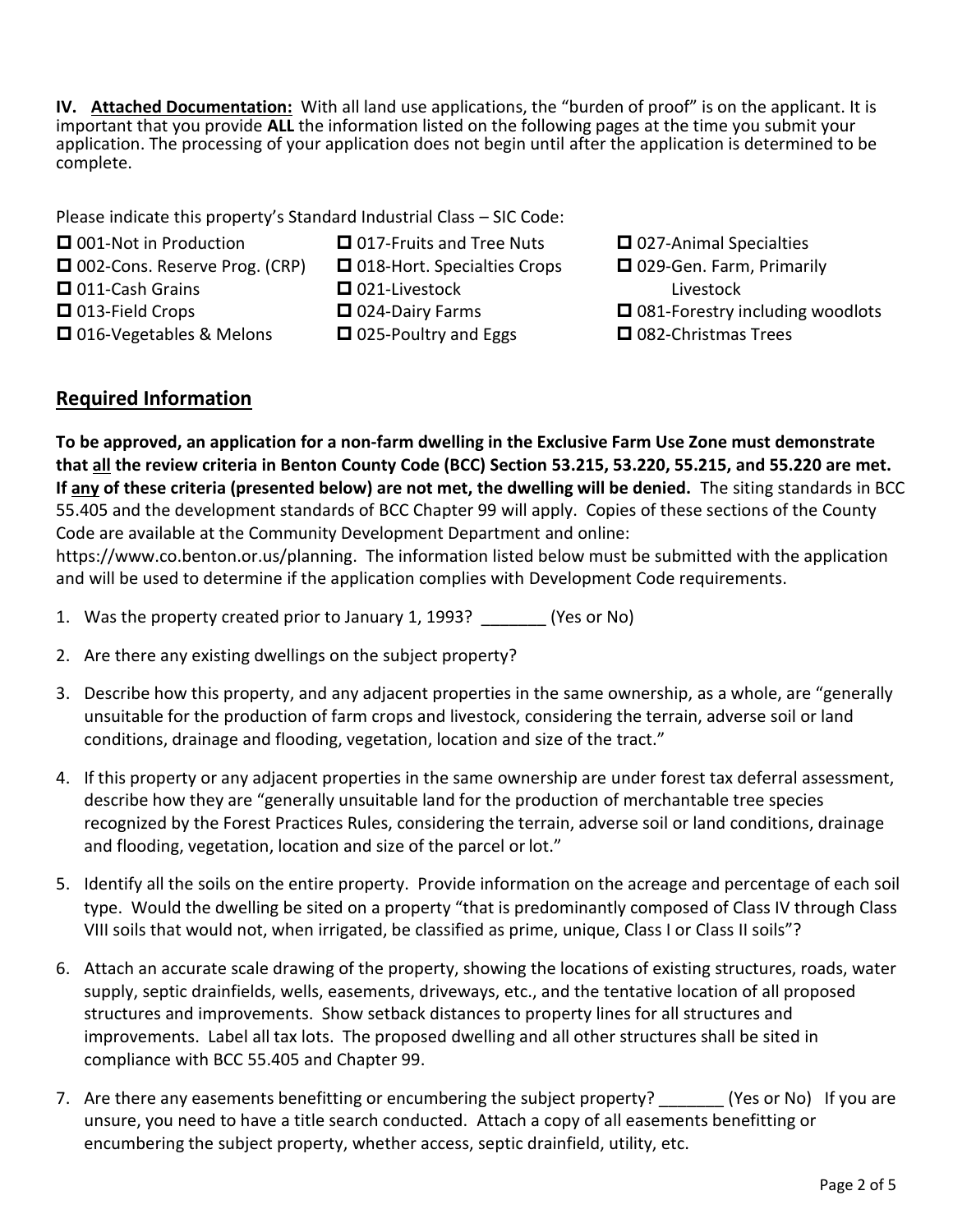- 8. Is the only access or proposed access to the property via a road that crosses a railroad? (Yes or No) If yes, draw the location on your map and explain here:
- 9. A copy of the most recent deed(s) covering the subject property and any adjacent property in the same ownership. Do you own any adjacent properties? \_\_\_\_\_\_\_ (Yes or No) If yes, indicate on the drawing.
- 10. Describe how the dwelling would or would not seriously interfere with accepted farming and forestry practices on surrounding lands, with the character of the area, or with the purpose of the zone.
- 11. Describe how the dwelling would or would not force a significant change in accepted farming or forestry practices on surrounding lands devoted to farm or forest use.
- 12. Describe how the dwelling would or would not significantlyincrease the cost of accepted farming or forestry practices on surrounding lands.
- 13. Is the subject property under forest assessment? If yes, describe how the dwelling will be compatible with forest practices including, but not limited to harvesting, aerial spraying, slash burning, and chemical applications, as described in ORS 527.620(6).
- 14. Describe how the dwelling would or would not impose an undue burden on any public improvements, facilities, utilities, or services available to the area.
- 15. Describe any special measures you propose to undertake to minimize any potential negative impacts on surrounding properties and public services, and to ensure compliance with the purpose of the zone and provisions of Benton County Code and Oregon Revised Statutes. Consider such features as: location of the dwelling on the property; road capacities in the area; driveway location; landscape or fencing separations; exterior lighting; drainage.
- 16. Is there a well or spring on the property? \_\_\_\_\_\_\_\_\_ Please attach copies of any records you have available. A dwelling building permit cannot be approved if the well or spring does not meet the requirements in BCC Chapter 99. Is there an approved site for a septic system on the property? Please attach copies of any records you have available. A dwelling building permit cannot be approved if the dwelling's sewage disposal does not meet the requirements in BCC Chapter 99. The applicant should discuss the sequencing of the well drilling, septic approval, and non-farm dwelling application with a County planner.

#### **Acknowledgements**

- 1. As a Condition of Approval, the dwelling would be required to be sited at least 300 feet from property zoned for resource use, or shall conform to this standard to the greatest extent possible. This requirement might not be applied to setbacks adjacent to a public road or unconstructed right-of-way. All owners must initial here that they recognize this requirement:
- 2. If the property is in a significant big game habitat area as identified in the Natural Resources and Hazards Background Report, then the Planning Official will ask Oregon Department of Fish and Wildlife how consistent the dwelling would be with significant habitat values. The County will make findings regarding consistency.
- 3. State law requires that prior to the establishment of a nonfarm dwelling, the entire subject property shall be disqualified from farm use and forest use property tax valuation and all taxes and penalties paid. The disqualified parcel would not be eligible for future farm use taxation value. Is the property currently under farm or forest tax deferral? \_\_\_\_\_\_\_\_\_\_\_ Please check with the Tax Assessor's Office to determine applicable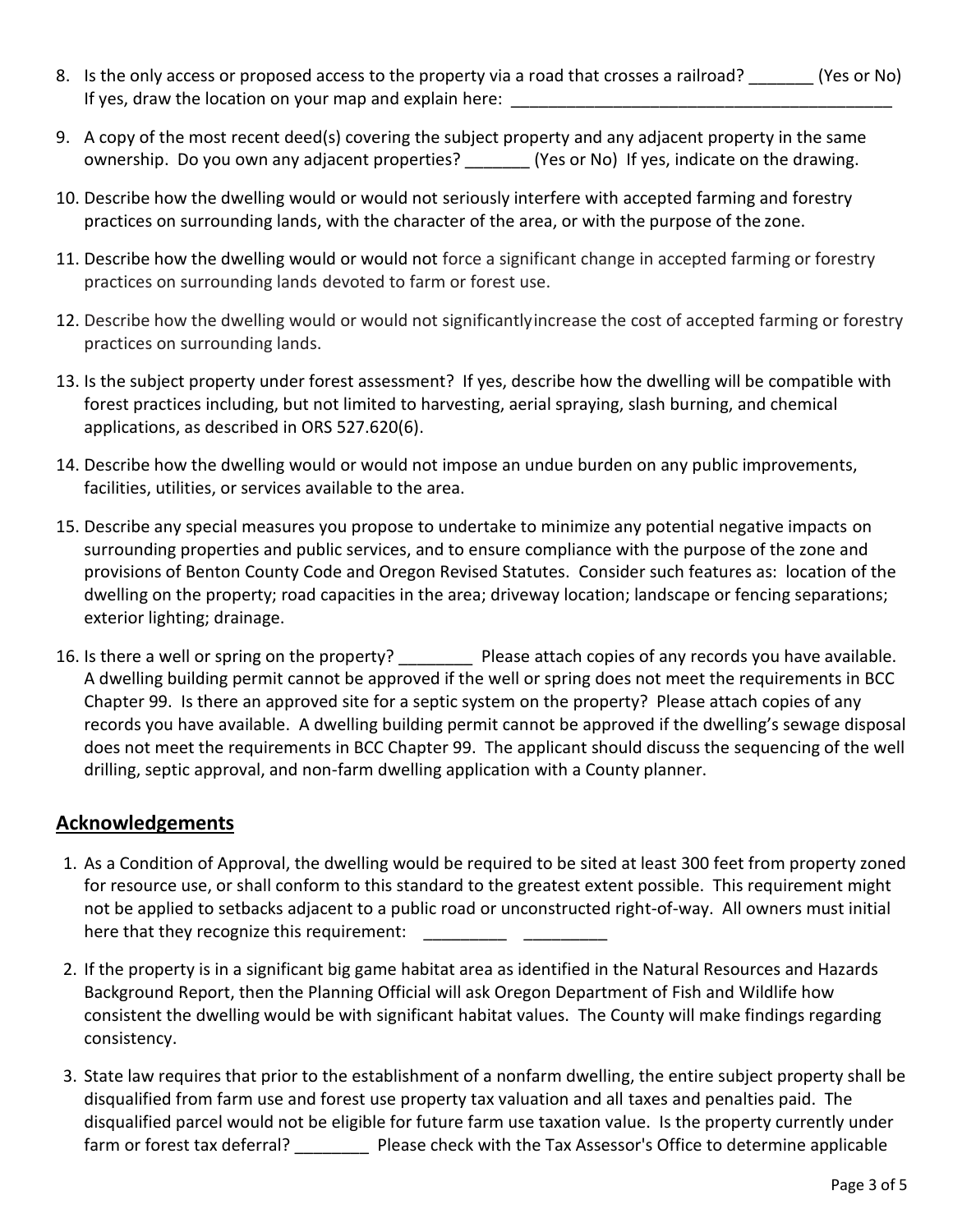tax penalties (541-766-6855). The name of the representative you spoke with is: Payment would be a Condition of Approval.

\_\_\_\_\_\_\_\_\_

- 4. As a Condition of Approval, the property owner would be required to sign for recording a covenant acknowledging the rights of surrounding property owners to conduct farm and forestry operations and recognizes the hazards likely to occur in the area, including noise, smoke, herbicide and pesticide spraying, slash burning, timber cutting, crown fires, hunting, and the use by big game, bears, and cougar. The covenant states that the grantee and heirs, assigns and lessees acknowledge "the need to avoid activities that negatively impact nearby farm or forest uses" and agree to bring no legal action regarding the aforementioned uses. All owners must initial here that they recognize this requirement:
- 5. If the County determines that the dwelling would materially alter the stability of the overall land use pattern of the area, the dwelling application will be denied. To determine whether the proposed nonfarm dwelling would alter the stability of the land use pattern in the area, the County will consider the cumulative impact of possible new nonfarm dwellings and parcels on the other properties in the area similarly situated. To address this standard this County will:
	- (i) Identify a study area for the cumulative impacts analysis. The study area shall include at least 2000 acres or a smaller area not less than 1000 acres, if the smaller area is a distinct agricultural area based on topography, soil types, land use pattern, or the type of farm or ranch operations or practices that distinguish it from other, adjacent agricultural areas. Findings shall describe the study area, its boundaries, the location of the subject parcel within this area, why the selected area is representative of the land use pattern surrounding the subject parcel and is adequate to conduct the analysis required by this standard. Lands zoned for rural residential or other urban or non-resource uses would not be included in the studyarea.
	- (ii) Identify within the study area the broad types of farm uses (irrigated or non-irrigated crops, pasture or grazing lands), the number, location and type of existingdwellings (farm, nonfarm, hardship, etc.), and the dwelling development trends since 1993. Determine the potential number of nonfarm/lotof-record dwellings that could be approved under subsection 55.220 and subsection 55.230 of this rule, including identification of predominant soil classifications, the parcels created prior to January 1, 1993 and the parcels larger than the minimum lot size that may be divided to create new parcels for nonfarm dwellings under ORS 215.263(4). The findings would describe the existing land use pattern of the study area including the distribution and arrangement of existing uses and the land use pattern that could result from approval of the possible nonfarm dwellings under this subparagraph.
	- (iii) Determine whether approval of the proposed nonfarm/lot-of-record dwellings together with existing nonfarm dwellings will materially alter the stability of the land use pattern in the area. The stability of the land use pattern will be materially altered if the cumulative effect of existing and potential nonfarm dwellings will make it more difficult for the existing types of farms in the area to continue operation due to diminished opportunities to expand, purchase or lease farmland, acquire water rights or diminish the number of tracts or acreage in farm use in a manner that will destabilize the overall character of the study area.

All owners must initial here that they recognize this requirement: